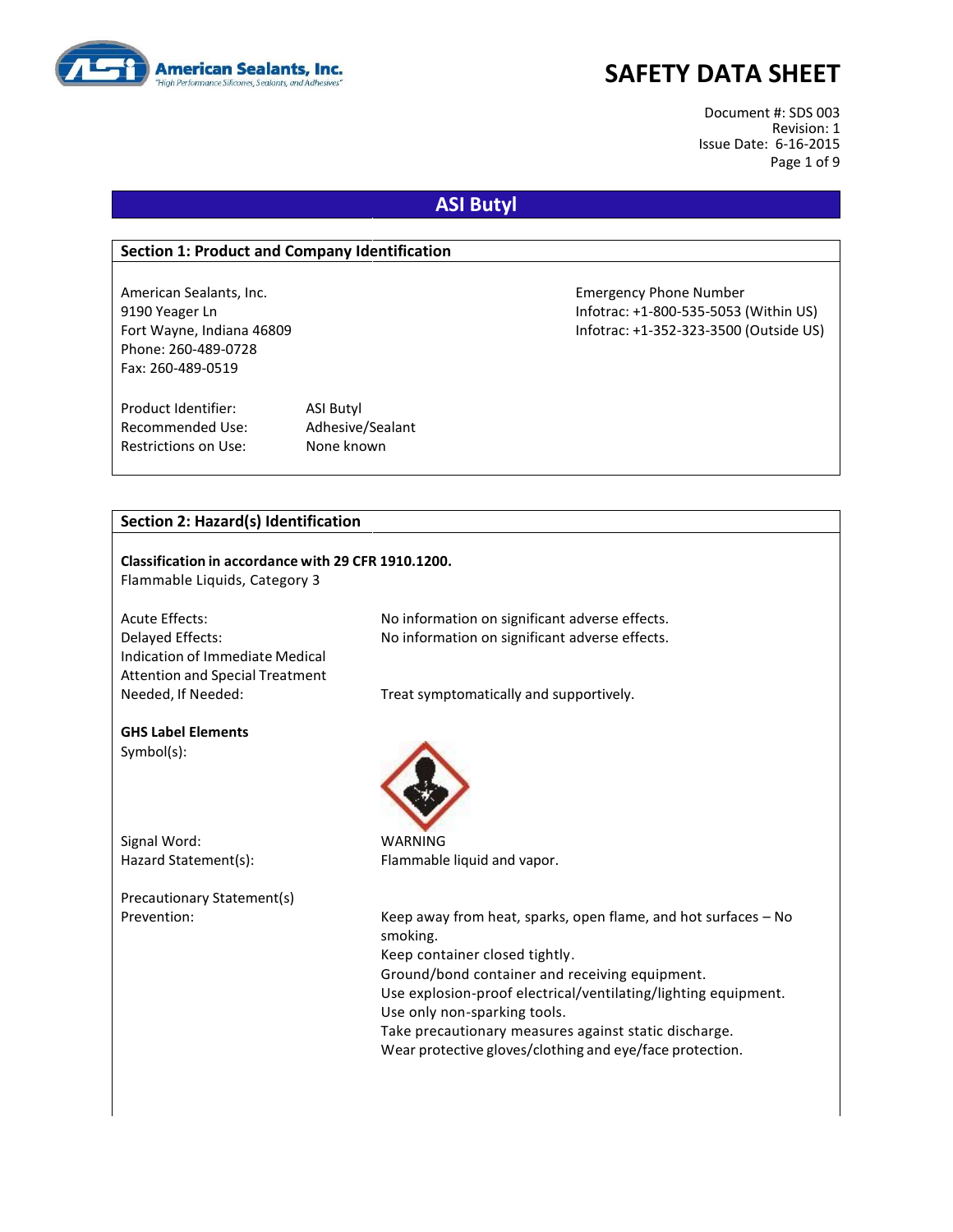Product Identifier: ASI Butyl Document #: SDS 003

Revision: 1

| Response: | In case of fire: Use appropriate media for extinction.<br>IF ON SKIN (or hair): Take off immediately all contaminated clothing<br>and wash it before reuse. Rinse skin with water/shower. |
|-----------|-------------------------------------------------------------------------------------------------------------------------------------------------------------------------------------------|
| Storage:  | Store in a well-ventilated place. Keep cool.                                                                                                                                              |
| Disposal: | Dispose of contents/container in accordance with<br>local/regional/national/<br>international regulations.                                                                                |

### **Section 3: Composition/Information on Ingredients**

| <b>CAS</b> | Component                              | Percent   |
|------------|----------------------------------------|-----------|
| 1317-65-3  | Calcium Carbonate                      | $40 - 45$ |
| 64742-48-9 | Naphtha, petroleum, hydrotreated heavy | $30-40$   |
| 14807-96-6 | Talc                                   | $1 - 5$   |
| 13463-67-7 | Titanium dioxide                       | $0.1 - 1$ |
| 1333-86-4  | Carbon black                           | < 0.1     |

| <b>Section 4: First-Aid Measures</b> |                                                                                                                                                                                                                                  |
|--------------------------------------|----------------------------------------------------------------------------------------------------------------------------------------------------------------------------------------------------------------------------------|
| Inhalation:                          | IF INHALED: If breathing is difficult, remove person to fresh air and keep at rest in a<br>position comfortable for breathing.<br>Call a POISON CENTER or doctor/physician if you feel unwell.                                   |
| Skin Contact:                        | IF ON SKIN: Wash with plenty of soap and water.<br>If skin irritation or rash occurs: Get medical advice/attention.<br>Remove contaminated clothing, jewelry, and shoes immediately. Wash contaminated<br>clothing before reuse. |
| Eye Contact:                         | IF IN EYES: Rinse cautiously with water for several minutes. Remove contact lenses, if<br>present and easy to do. Continue rinsing.<br>If eye irritation persists: Get medical advice/attention.                                 |
| Ingestion:                           | If a large amount is swallowed, get immediate medical attention.                                                                                                                                                                 |

| <b>Section 5: Fire-Fighting Measures</b>                                               |                                                                                                                                             |
|----------------------------------------------------------------------------------------|---------------------------------------------------------------------------------------------------------------------------------------------|
| Suitable Extinguishing Media:<br>Unsuitable Extinguishing Media:                       | Use carbon dioxide, regular dry chemical, regular foam or water.<br>None known.                                                             |
| Specific Hazards Arising from the Chemical<br><b>Hazardous Decomposition Products:</b> | Upon decomposition, this product emits carbon monoxide, carbon<br>dioxide and/or low molecular weight hydrocarbons, and mineral<br>spirits. |
| Special Protective Equipment and<br>Precautions for Firefighters:                      | Flammable liquid and vapor.                                                                                                                 |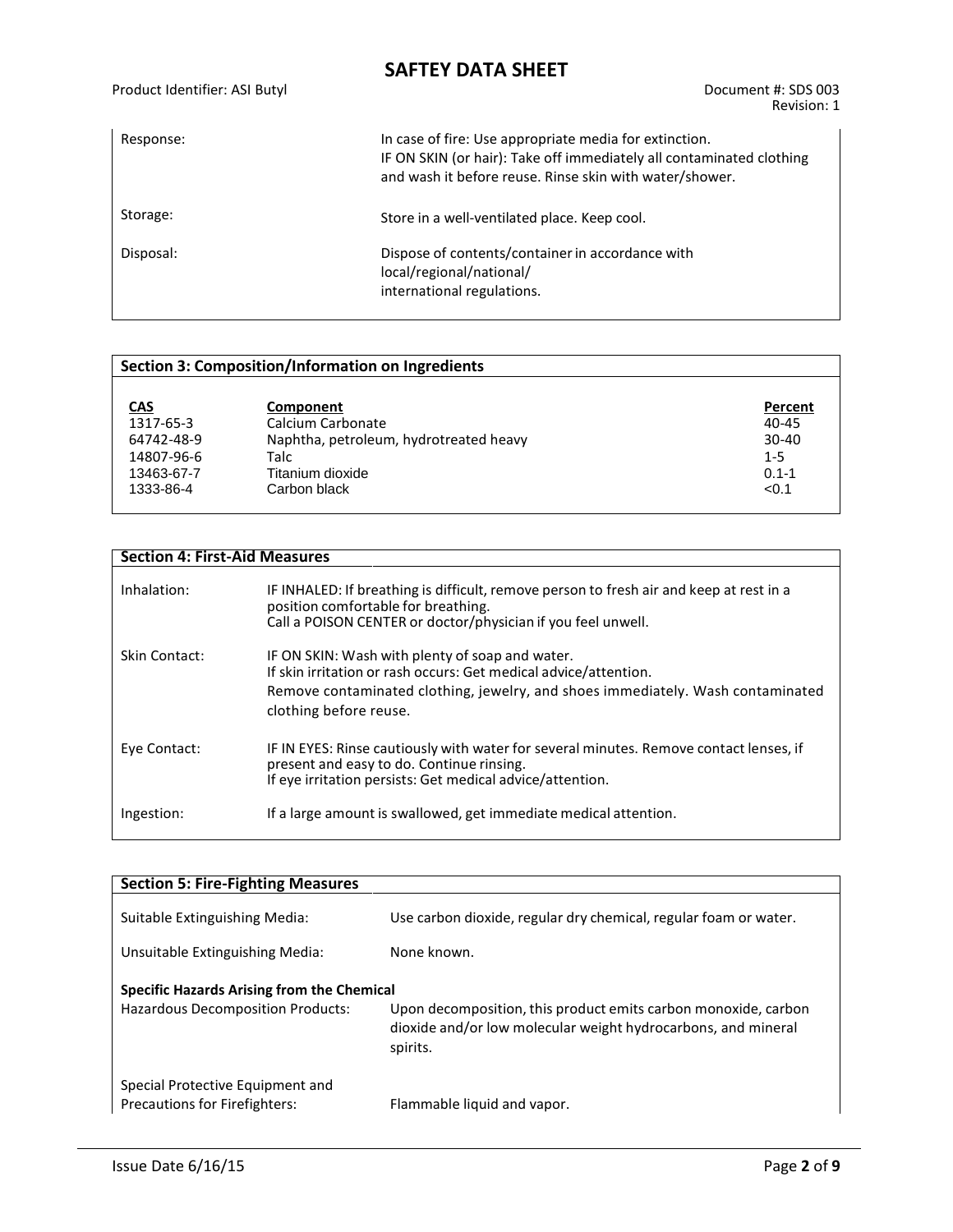| Product Identifier: ASI Butyl                   | Document #: SDS 003<br>Revision: 1                                                                                                                                                                                                                                                  |
|-------------------------------------------------|-------------------------------------------------------------------------------------------------------------------------------------------------------------------------------------------------------------------------------------------------------------------------------------|
|                                                 | Firefighters should wear full-face, self-contained breathing apparatus<br>and impervious protective clothing.<br>Firefighters should avoid inhaling any combustion products.                                                                                                        |
| Special Protective Actions for<br>Firefighters: | Move material from fire area if it can be done without risk. Cool<br>containers with water. Avoid inhalation of vapors or combustion by-<br>products. Use extinguishing agents appropriate for surrounding fire.<br>Dike for later disposal. Stay upwind and keep out of low areas. |

| <b>Section 6: Accidental Release Measures</b>                                  |                                                                                                                                                                                                                                                                                   |  |  |
|--------------------------------------------------------------------------------|-----------------------------------------------------------------------------------------------------------------------------------------------------------------------------------------------------------------------------------------------------------------------------------|--|--|
| Personal Precautions, Protective<br><b>Equipment and Emergency Procedures:</b> | Wear personal protective clothing and equipment, see Section 8.<br>Keep unnecessary people away, isolate hazard area and deny entry.<br>Only personnel trained for the hazards of this material should<br>perform clean up and disposal.                                          |  |  |
| Methods and Materials for Containment<br>and Cleaning Up:                      | Eliminate all ignition sources if safe to do so. Ventilate the area. Stop<br>leak if possible without personal risk. Absorb with sand or other non-<br>combustible material. Collect spilled material in appropriate<br>container for disposal. Avoid release to the environment. |  |  |

| <b>Section 7: Handling and Storage</b> |                                                                                                                                                             |
|----------------------------------------|-------------------------------------------------------------------------------------------------------------------------------------------------------------|
|                                        |                                                                                                                                                             |
| <b>Precautions for Safe Handling</b>   |                                                                                                                                                             |
| <b>Protective Measures:</b>            | Always wear recommended personal protective clothing and<br>equipment, see Section 8.                                                                       |
|                                        | Do not handle until all safety precautions have been read and<br>understood.                                                                                |
|                                        | Keep away from heat, sparks and flame.                                                                                                                      |
|                                        | Take precautionary measures against static discharge.                                                                                                       |
|                                        | Do not breathe vapor or mist. Avoid contact with skin and eyes.                                                                                             |
| Advice on General Occupational         |                                                                                                                                                             |
| Hygiene:                               | Do not eat, drink, or smoke when using this product.<br>Wash thoroughly after handling.                                                                     |
| Conditions for Safe Storage, including |                                                                                                                                                             |
| any Incompatibilities:                 | Store and handle in accordance with all current regulations and<br>standards. Store in a well-ventilated area. Keep container tightly<br>closed. Keep cool. |
|                                        | Keep separated from incompatible substances.                                                                                                                |
| Incompatibilities:                     | Strong oxidizing materials                                                                                                                                  |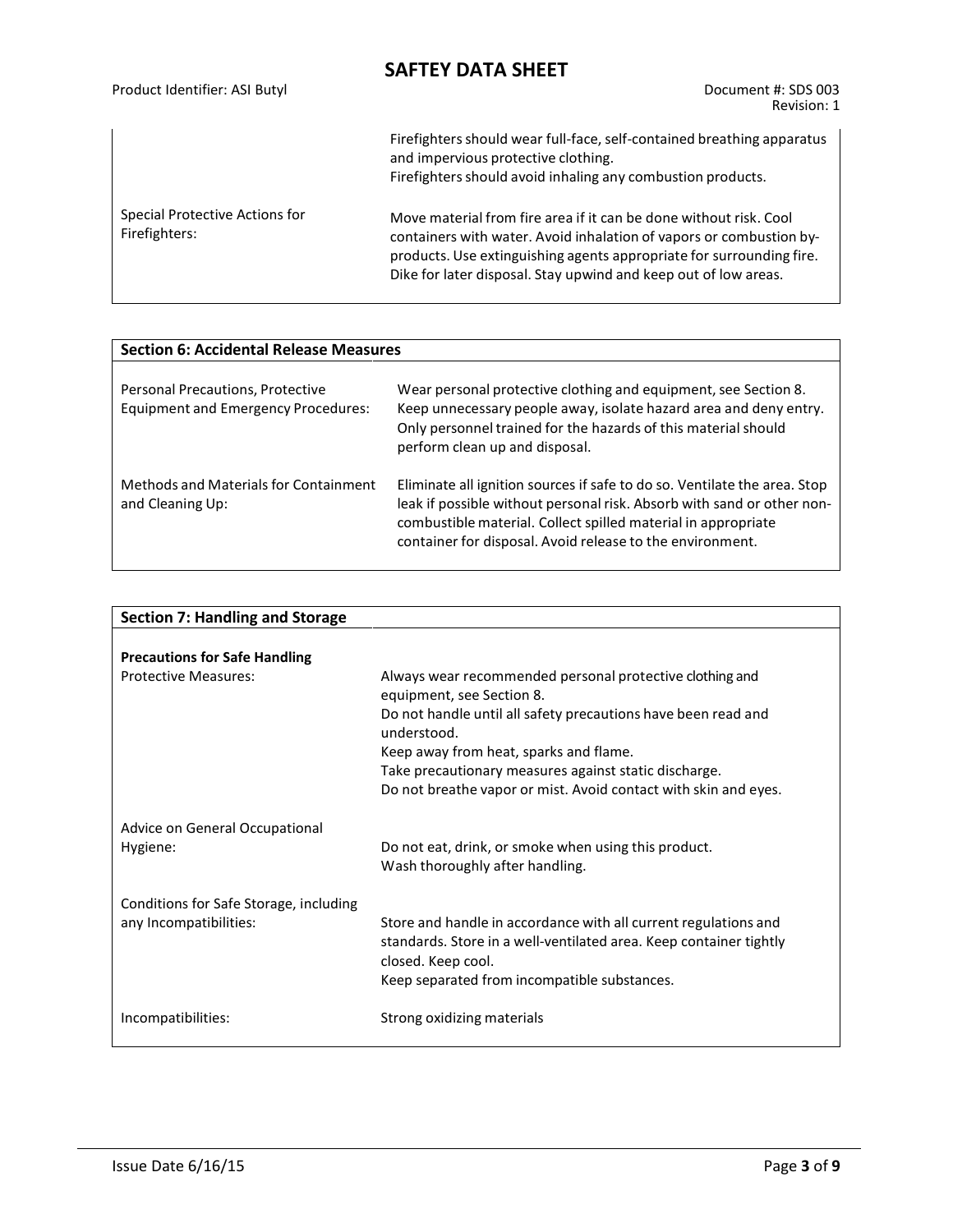### **Section 8: Exposure Controls/Personal Protection**

| <b>Component Exposure Limits</b>         |                   |  |                                                                                                                                                          |  |  |
|------------------------------------------|-------------------|--|----------------------------------------------------------------------------------------------------------------------------------------------------------|--|--|
| <b>CAS</b>                               | Component         |  | <b>Exposure Limits</b>                                                                                                                                   |  |  |
|                                          | Calcium Carbonate |  | OSHA: 15 mg/m3 TWA (total dust); 5 mg/m3 TWA<br>(respirable fraction)                                                                                    |  |  |
| 1317-65-3                                |                   |  | NIOSH: 10 mg/m3 TWA (total dust); 5 mg/m3 TWA<br>(respirable dust)                                                                                       |  |  |
|                                          |                   |  | Mexico 10 mg/m3 TWA LMPE-PPT<br>20 mg/m3 STEL [LMPE-CT]                                                                                                  |  |  |
|                                          |                   |  | ACGIH: 2 mg/m3 TWA (particulate matter containing no<br>Asbestos and <1% crystalline silica, respirable fraction)                                        |  |  |
| 14807-96-6                               | Talc              |  | NIOSH: 2 mg/m3 TWA (containing no Asbestos and <1%<br>Quartz, respirable dust)                                                                           |  |  |
|                                          |                   |  | Mexico 2 mg/m3 TWA LMPE-PPT (respirable fraction)                                                                                                        |  |  |
|                                          |                   |  | ACGIH: 10 mg/m3 TWA                                                                                                                                      |  |  |
|                                          |                   |  | OSHA: 15 mg/m3 TWA (total dust)                                                                                                                          |  |  |
| 13463-67-7                               | Titanium dioxide  |  | Mexico 10 mg/m3 TWA LMPE-PPT (as Ti)                                                                                                                     |  |  |
|                                          |                   |  | 20 mg/m3 STEL [LMPE-CT] (as Ti)                                                                                                                          |  |  |
|                                          |                   |  | ACGIH: 3 mg/m3 TWA (inhalable fraction)                                                                                                                  |  |  |
|                                          | Carbon black      |  | OSHA: 3.5 mg/m3 TWA                                                                                                                                      |  |  |
| 1333-86-4                                |                   |  | NIOSH: 3.5 mg/m3 TWA; 0.1 mg/m3 TWA (Carbon black<br>in presence of Polycyclic aromatic hydrocarbons, as PAH)                                            |  |  |
|                                          |                   |  | Mexico 3.5 mg/m3 TWA LMPE-PPT                                                                                                                            |  |  |
|                                          |                   |  | 7 mg/m3 STEL [LMPE-CT]                                                                                                                                   |  |  |
| <b>Appropriate Engineering Controls:</b> |                   |  | Provide local exhaust ventilation system. Ensure compliance with<br>applicable exposure limits.                                                          |  |  |
| <b>Individual Protection Measures</b>    |                   |  |                                                                                                                                                          |  |  |
| Eye/Face Protection:                     |                   |  | Wear splash resistant safety goggles with a faceshield. Provide an<br>emergency eye wash fountain and quick drench shower in the<br>immediate work area. |  |  |
| Skin Protection:                         |                   |  | Wear appropriate chemical resistant clothing.                                                                                                            |  |  |
| <b>Glove Recommendations:</b>            |                   |  | Wear appropriate chemical resistant gloves.                                                                                                              |  |  |
| <b>Respiratory Protection:</b>           |                   |  | Use an approved respirator if exposure limits are exceeded of it<br>irritation develops or persists.                                                     |  |  |

| <b>Section 9: Physical and Chemical Properties</b> |                                                                            |                                        |  |
|----------------------------------------------------|----------------------------------------------------------------------------|----------------------------------------|--|
| <b>Physical State:</b> Liquid                      |                                                                            | Appearance: Paste                      |  |
| Color:                                             | Not available                                                              | <b>Physical Form:</b> Paste            |  |
| Odor:                                              | Petroleum odor                                                             | <b>Odor Threshold:</b> Not available   |  |
| pH:                                                | Not available                                                              | <b>Melting Point:</b> Not available    |  |
|                                                    | Boiling Point: $155-217$ °C (Naphtha,<br>petroleum,<br>hyrdotreated heavy) | <b>Decomposition:</b> Not available    |  |
| <b>Flash Point:</b> $>200$ F                       |                                                                            | <b>Evaporation Rate:</b> Not available |  |
| <b>OSHA Flammability Class:</b> Not available      |                                                                            | Vapor Pressure: Greater than air       |  |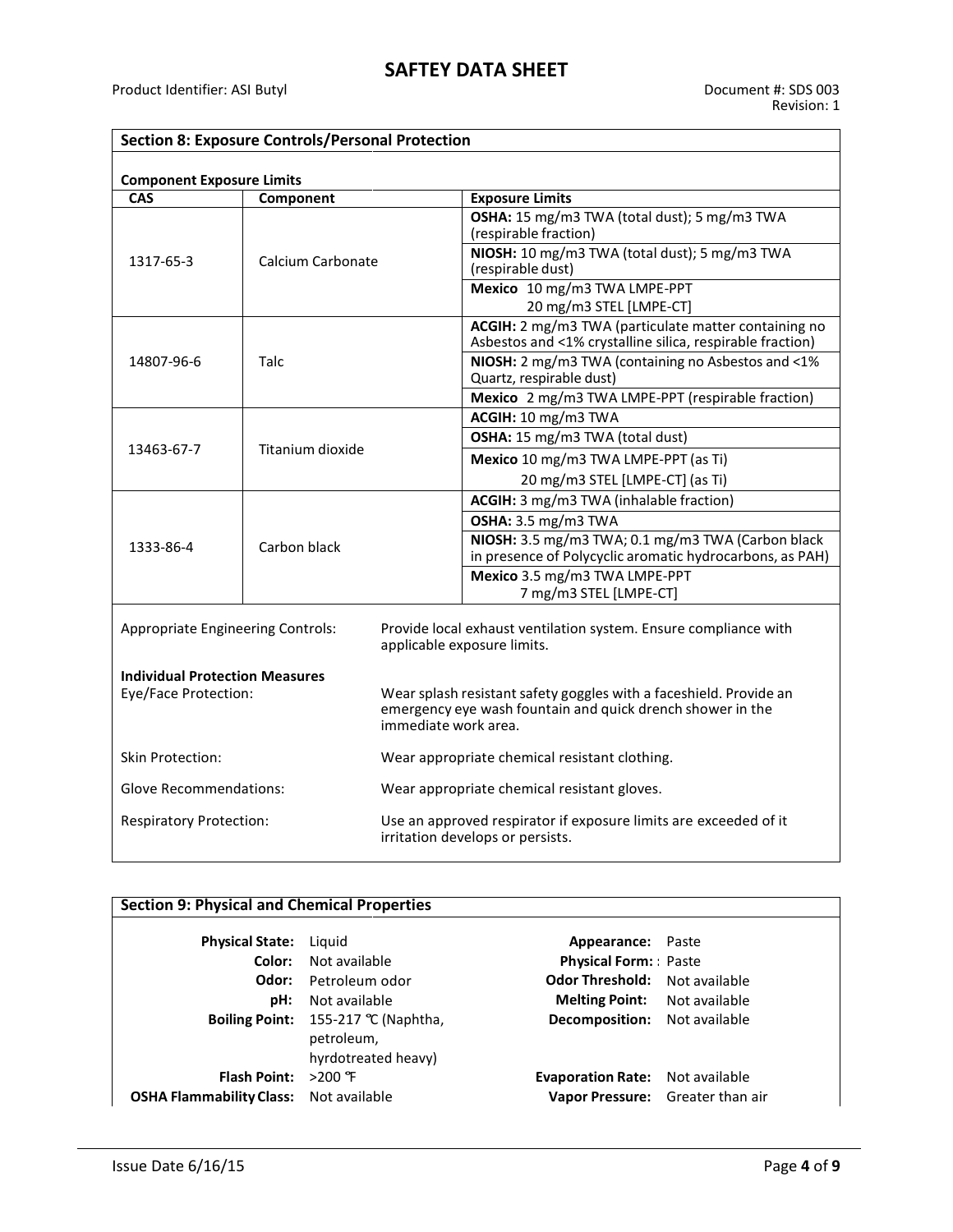| <b>Vapor Density (air = 1):</b> Not available      |                                  |                                      | <b>Density:</b> 1.26 (approximate) |
|----------------------------------------------------|----------------------------------|--------------------------------------|------------------------------------|
| <b>Specific Gravity (water = 1):</b> Not available |                                  | Water Solubility: Negligible         |                                    |
|                                                    | Log KOW: Not available           | Coeff. Water/Oil Dist: Not available |                                    |
|                                                    | <b>KOC:</b> Not available        | Auto Ignition: Not available         |                                    |
| Viscosity: Varies                                  |                                  |                                      | <b>VOC:</b> $202 g/L$              |
|                                                    | <b>Volatility:</b> Not available | Molecular Formula: Not available     |                                    |
|                                                    |                                  |                                      |                                    |

| <b>Section 10: Stability and Reactivity</b> |                                                                                                                     |  |  |
|---------------------------------------------|---------------------------------------------------------------------------------------------------------------------|--|--|
| Reactivity:                                 | No reactivity hazard is expected.                                                                                   |  |  |
|                                             |                                                                                                                     |  |  |
| <b>Chemical Stability:</b>                  | Stable at normal temperatures and pressure.                                                                         |  |  |
| Possibility of Hazardous Reactions:         | Will not polymerize.                                                                                                |  |  |
| Conditions to Avoid:                        | Avoid heat, flames, sparks and other sources of ignition. Avoid contact<br>with incompatible materials.             |  |  |
| Incompatible Materials:                     | Strong oxidizing materials                                                                                          |  |  |
| Hazardous Decomposition Products:           | Upon decomposition, this product emits carbon monoxide, carbon<br>dioxide and/or low molecular weight hydrocarbons. |  |  |

| <b>Section 11: Toxicological Information</b>                                                                                                                                                   |                                                                                                                                       |  |             |                |              |
|------------------------------------------------------------------------------------------------------------------------------------------------------------------------------------------------|---------------------------------------------------------------------------------------------------------------------------------------|--|-------------|----------------|--------------|
| <b>Acute Toxicity</b><br><b>Component Analysis - LD50/LC50</b><br>The components of this material have been reviewed in various sources and the following selected<br>endpoints are published. |                                                                                                                                       |  |             |                |              |
| <b>CAS</b>                                                                                                                                                                                     | Component                                                                                                                             |  | Result      | <b>Species</b> | <b>Dose</b>  |
| 64742-48-9                                                                                                                                                                                     | Naphtha, petroleum,                                                                                                                   |  | LD50 Dermal | Rabbit         | >3160 mg/kg  |
|                                                                                                                                                                                                | hyrdotreated heavy                                                                                                                    |  | LD50 Oral   | Rat            | >5000 mg/kg  |
| 13463-67-7                                                                                                                                                                                     | Titanium dioxide                                                                                                                      |  | LD50 Oral   | Rat            | >10000 mg/kg |
| 1333-86-4                                                                                                                                                                                      | Carbon black                                                                                                                          |  | LD50 Oral   | Rat            | >15400 mg/kg |
| <b>Information on Likely Routes of Exposure</b><br>Inhalation:<br>May cause irritation and central nervous system effects including nausea,                                                    |                                                                                                                                       |  |             |                |              |
|                                                                                                                                                                                                | headache, dizziness, fatigue, drowsiness or unconsciousness.                                                                          |  |             |                |              |
| Ingestion:                                                                                                                                                                                     | Ingestion may cause irritation of the esophagus and gastrointestinal tract.                                                           |  |             |                |              |
| <b>Skin Contact:</b>                                                                                                                                                                           | May cause irritation of the skin. May cause irritation, redness, itching and<br>burning.                                              |  |             |                |              |
| Eye Contact:                                                                                                                                                                                   | May cause irritation of the eyes. Contact may cause tearing, redness, a<br>stinging or burning feeling, swelling, and blurred vision. |  |             |                |              |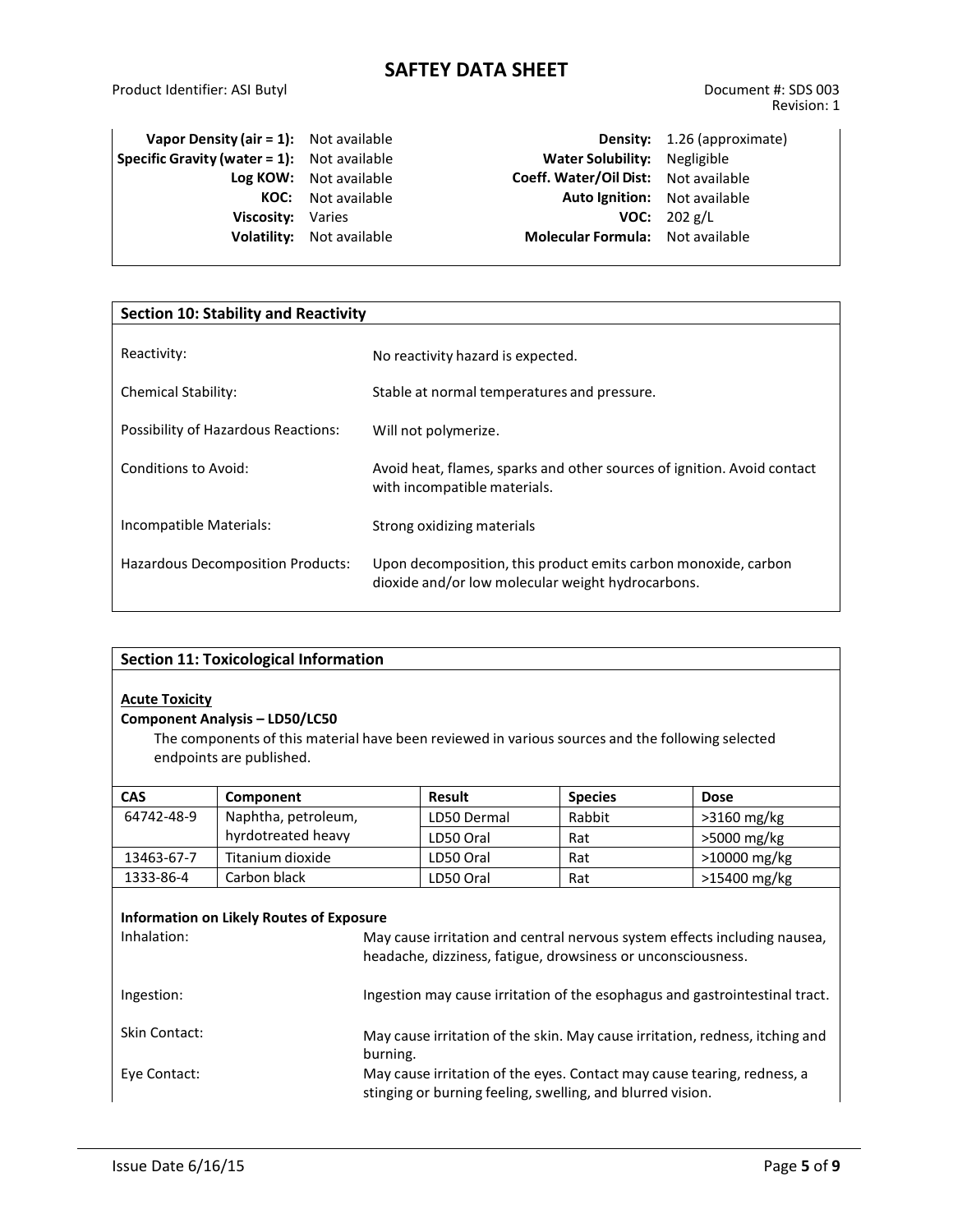Product Identifier: ASI Butyl Document #: SDS 003

| Immediate Effects:                            | Respiratory tract irritation, skin irritation, central nervous system effects                                                                                                                                                                                                                                                                                                                                                                                                                                                                                                                    |
|-----------------------------------------------|--------------------------------------------------------------------------------------------------------------------------------------------------------------------------------------------------------------------------------------------------------------------------------------------------------------------------------------------------------------------------------------------------------------------------------------------------------------------------------------------------------------------------------------------------------------------------------------------------|
| Delayed Effects:                              | No information is available.                                                                                                                                                                                                                                                                                                                                                                                                                                                                                                                                                                     |
| Medical Conditions Aggravated by<br>Exposure: | Skin disorders, Eye disorders                                                                                                                                                                                                                                                                                                                                                                                                                                                                                                                                                                    |
| Irritation/Corrosivity Data:                  | May cause respiratory tract irritation, skin irritation, and eye irritation.                                                                                                                                                                                                                                                                                                                                                                                                                                                                                                                     |
| <b>Respiratory Sensitization:</b>             | No information available for the product.                                                                                                                                                                                                                                                                                                                                                                                                                                                                                                                                                        |
| Dermal Sensitization:                         | No information available for the product.                                                                                                                                                                                                                                                                                                                                                                                                                                                                                                                                                        |
| Germ Cell Mutagenicity:                       | No information available for the product.                                                                                                                                                                                                                                                                                                                                                                                                                                                                                                                                                        |
| Carcinogenicity:                              | Results of a DuPont epidemiology study showed that employees who had<br>been exposed to titanium dioxide pigments were at no greater risk of<br>developing lung cancer than were employees who had not been exposed<br>to titanium dioxide pigments. No pulmonary fibrosis was found in any of<br>the employees and no associations were observed between titanium<br>dioxide pigment exposure and chronic respiratory disease or lung<br>abnormalities. Based on the results of this study, DuPont concluded that<br>titanium dioxide pigment will not cause lung cancer or chronic respiratory |

disease in humans at concentrations experienced in the workplace.

|                        | <b>Component Carcinogenicity</b> |                                                                                                                     |
|------------------------|----------------------------------|---------------------------------------------------------------------------------------------------------------------|
| <b>CAS</b>             | Component                        | Result                                                                                                              |
| 14807-96-6             | Talc                             | ACGIH: A4 - Not Classifiable as a Human Carcinogen (containing no asbestos<br>fibers)                               |
|                        |                                  | IARC: Monograph 93 [2010] (inhaled); Supplement 7 [1987]; Monograph 47<br>[1987] (Group 3 (not classifiable))       |
|                        |                                  | DFG: Category 3B (could be carcinogenic for man, free of asbestos fibers)                                           |
| 13463-67-7             | Titanium dioxide                 | ACGIH: A4 - Not Classifiable as a Human Carcinogen                                                                  |
|                        |                                  | IARC: Monograph 93 [2010]; Monograph 47 [1989] (Group 2B (possibly<br>carcinogenic to humans))                      |
|                        |                                  | DFG: Category 3A (could be carcinogenic for man, inhalable fraction with the<br>exception of ultra small particles) |
|                        |                                  | <b>OSHA: Present</b>                                                                                                |
| 1333-86-4              | Carbon Black                     | ACGIH: A3 - Confirmed Animal Carcinogen with Unknown Relevance to<br><b>Humans</b>                                  |
|                        |                                  | <b>IARC:</b> Monograph 93 [2010]; Monograph 65 [1996] (Group 2B (possibly<br>carcinogenic to humans))               |
|                        |                                  | DFG: Category 3B (could be carcinogenic for man, inhalable fraction)                                                |
|                        |                                  | <b>OSHA: Present</b>                                                                                                |
| Reproductive Toxicity: |                                  | No information available for the product.                                                                           |
| Single Exposure:       | Specific Target Organ Toxicity - | No target organs identified.                                                                                        |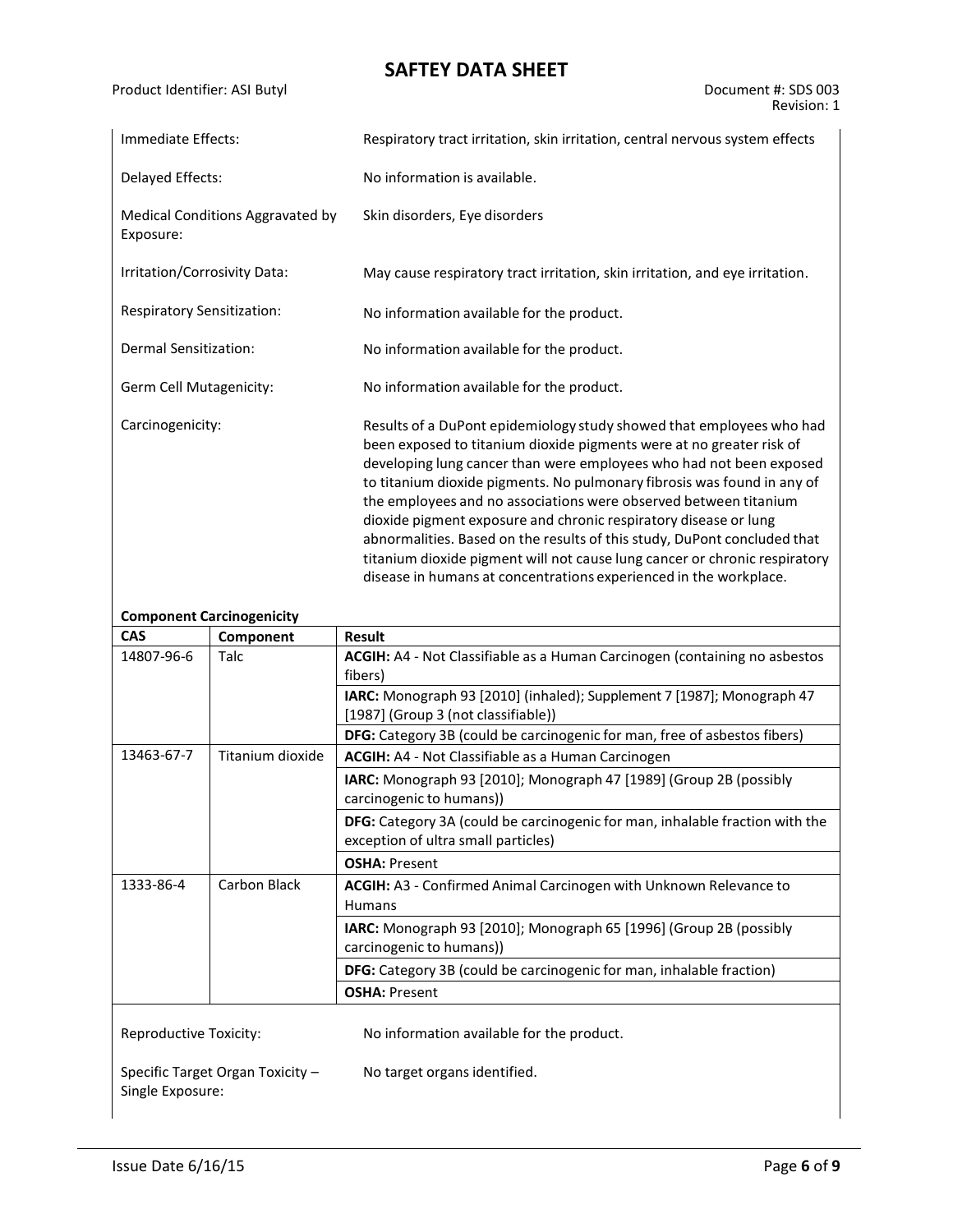Product Identifier: ASI Butyl Document #: SDS 003

Specific Target Organ Toxicity – Repeated Exposure:

No target organs identified.

Aspiration Hazard: No information available for the product.

#### **Section 12: Ecological Information**

#### **Ecotoxicity**

No information available for the product.

#### **Component Analysis – Aquatic Toxicity**

| <b>CAS</b>                        | Component                                                                   | Aquatic | Result                                    | <b>Species</b>                            | <b>Dose</b>                  | <b>Exposure</b> |
|-----------------------------------|-----------------------------------------------------------------------------|---------|-------------------------------------------|-------------------------------------------|------------------------------|-----------------|
| 64742-48-9                        | Naphtha,<br>petroleum,<br>hydrotreated<br>heavy                             | Fish    | <b>LC50</b>                               | Fathead minnow<br>(Pimephales promelas)   | 2200 mg/L                    | 96 hr           |
| 14807-96-6                        | Talc                                                                        | Fish    | <b>LC50</b>                               | Zebrafish (Brachydanio<br>rerio)          | $>100$ mg/L<br>[semi-static] | 96 hr           |
|                                   | Persistence and Degradability:<br>No information available for the product. |         |                                           |                                           |                              |                 |
| <b>Bioaccumulative Potential:</b> |                                                                             |         |                                           | No information available for the product. |                              |                 |
| Mobility in Soil:                 |                                                                             |         | No information available for the product. |                                           |                              |                 |
| Biodegration:                     |                                                                             |         |                                           | No information available for the product. |                              |                 |

| <b>Section 13: Disposal Considerations</b> |                                                                                                                                                                                                 |
|--------------------------------------------|-------------------------------------------------------------------------------------------------------------------------------------------------------------------------------------------------|
| Disposal Methods:                          | Dispose in accordance with all applicable federal, state/regional and<br>local laws and regulations. Subject to disposal regualations: U.S. EPA 40<br>CFR 262. Hazardous Waste Number(s): D001. |
| Disposal of Contaminated Packaging:        | Dispose of properly. Recycle if possible.                                                                                                                                                       |
| <b>Component Waste Numbers:</b>            | The U.S. EPA has not published waste numbers for this product's<br>components.                                                                                                                  |

#### **Section 14: Transport Information**

#### **US DOT Information**

Shipping Name: Hydrocarbons, liquid, n.o.s. UN/NA #: UN3295 Hazard Class: 3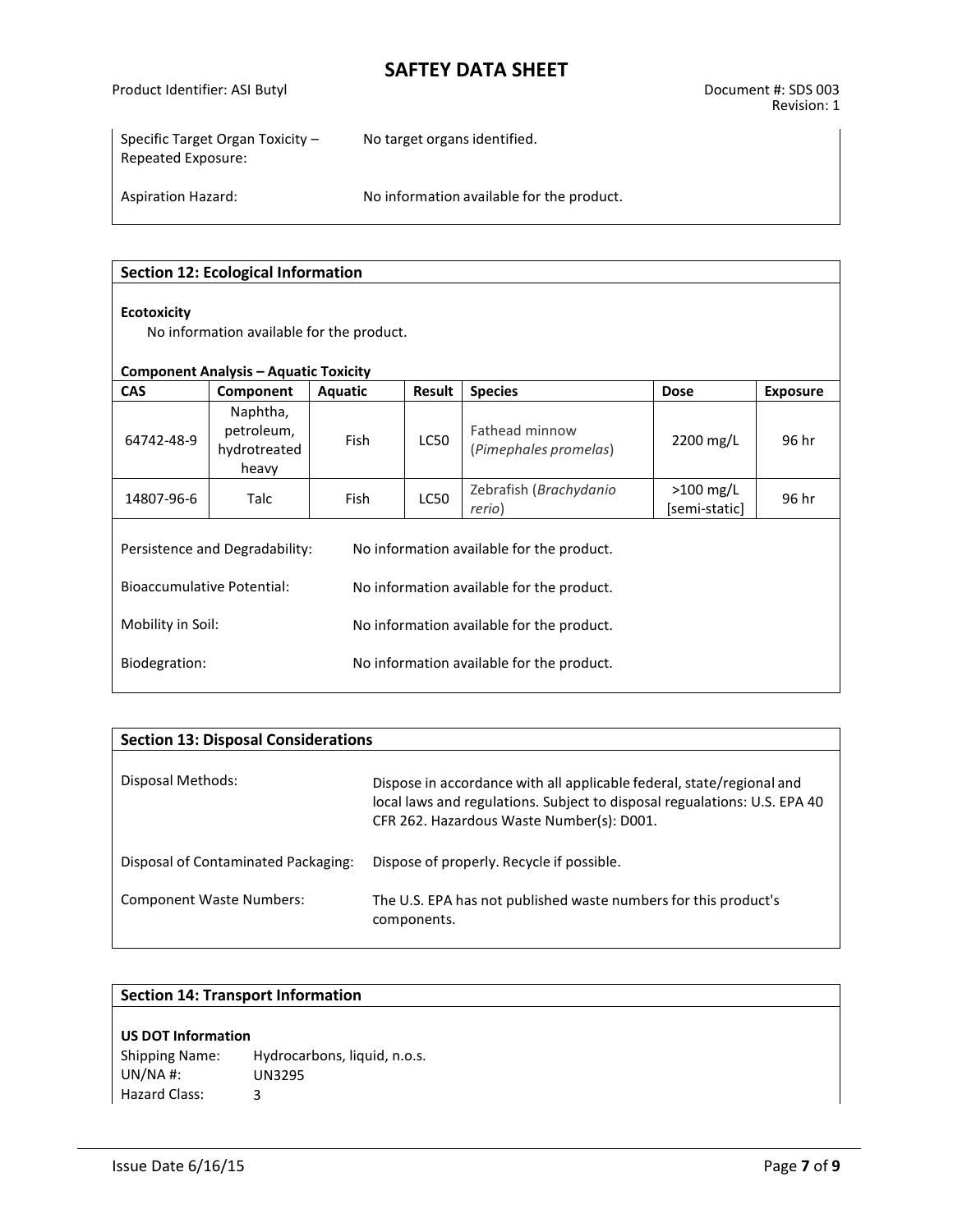| Packing Group:         | Ш                                                                                                                                                                                                 |
|------------------------|---------------------------------------------------------------------------------------------------------------------------------------------------------------------------------------------------|
| Required Label(s):     | 3                                                                                                                                                                                                 |
| Additional Info.:      | Land Transportation: Combustible Liquid                                                                                                                                                           |
|                        | For non-bulk shipments containing less than 119 gallons (450 liters) and transported by<br>motor vehicle or rail within the United States, this product would be classified as non-<br>regulated. |
| <b>TDG Information</b> |                                                                                                                                                                                                   |
| <b>Shipping Name:</b>  | Hydrocarbons, liquid, n.o.s.                                                                                                                                                                      |
| UN #:                  | <b>UN3295</b>                                                                                                                                                                                     |
| Hazard Class:          | 3                                                                                                                                                                                                 |
| Packing Group:         | Ш                                                                                                                                                                                                 |
| Required Label(s):     | 3                                                                                                                                                                                                 |

#### **Section 15: Regulatory Information**

#### **US Federal Regulations**

None of this products components are listed under SARA Section 302 (40 CFR 355 Appendix A), SARA Section 311/312 (40 CFR 370.21), SARA Section 313 (40 CFR 372.65), CERCLA (40 CFR 302.4), TSCA 12(b), or require an OSHA process safety plan.

#### **SARA 311/312 Hazardous Categories**

**Acute Health:** No **Chronic Health:** Yes **Fire:** No **Pressure:** No **Reactive:** No

#### **US State Regulations**

| . .        |                   |     |     |           |            |     |
|------------|-------------------|-----|-----|-----------|------------|-----|
| <b>CAS</b> | Component         | CА  | MA  | <b>MN</b> | NJ         | PA  |
| 1317-65-3  | Calcium Carbonate | No  | Yes | Yes       | <b>Yes</b> | Yes |
| 14807-96-6 | Talc              | Yes | Yes | Yes       | Yes        | Yes |
| 13463-67-7 | Titanium dioxide  | No  | Yes | Yes       | <b>Yes</b> | Yes |
| 1333-86-4  | Carbon black      | Yes | Yes | Yes       | Yes        | Yes |

California Proposition 65: WARNING! This product contains a chemical known to the state of California to cause cancer.

#### **Component Analysis – International Inventories**

| Component           | <b>CAS</b> | US  | СA         | EU         | AU  | PH  | JP  | KR  | <b>CN</b> | <b>NZ</b> |
|---------------------|------------|-----|------------|------------|-----|-----|-----|-----|-----------|-----------|
| Calcium Carbonate   | 1317-65-3  | Yes | NSL        | <b>EIN</b> | Yes | Yes | Yes | Yes | Yes       | Yes       |
| Naphtha, petroleum, | 64742-48-9 | Yes | DSL        | EIN        | Yes | Yes | No  | Yes | Yes       | Yes       |
| hydrotreated heavy  |            |     |            |            |     |     |     |     |           |           |
| Talc                | 14807-96-6 | Yes | <b>DSL</b> | EIN        | Yes | Yes | Yes | Yes | Yes       | Yes       |
| Titanium dioxide    | 13463-67-7 | Yes | <b>DSL</b> | EIN        | Yes | Yes | Yes | Yes | Yes       | Yes       |
| Carbon black        | 1333-86-4  | Yes | <b>DSL</b> | EIN        | Yes | Yes | Yes | Yes | Yes       | Yes       |
|                     |            |     |            |            |     |     |     |     |           |           |

| 6/16/15 |
|---------|